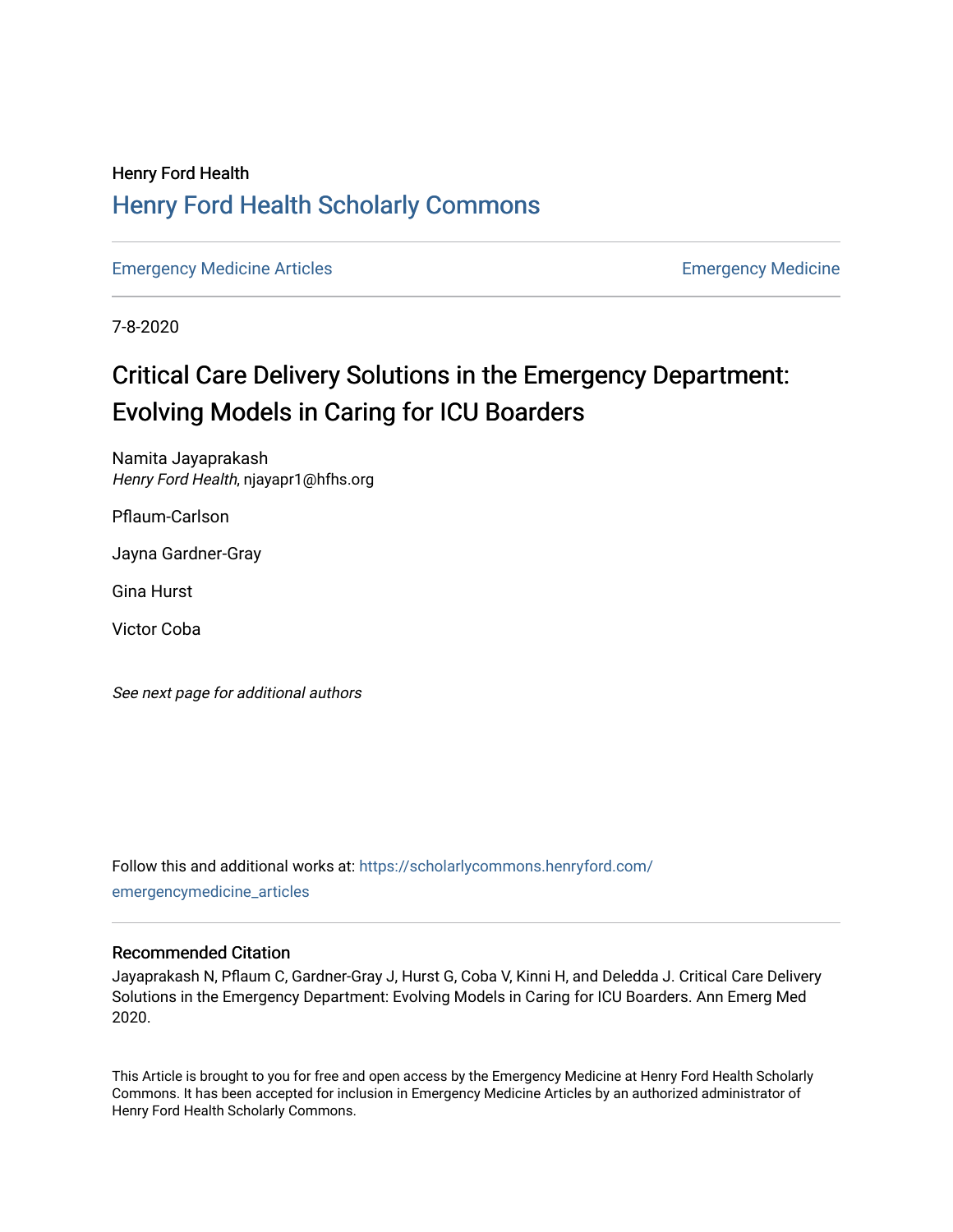# Authors

Namita Jayaprakash, Pflaum-Carlson, Jayna Gardner-Gray, Gina Hurst, Victor Coba, Harish Kinni, and John Deledda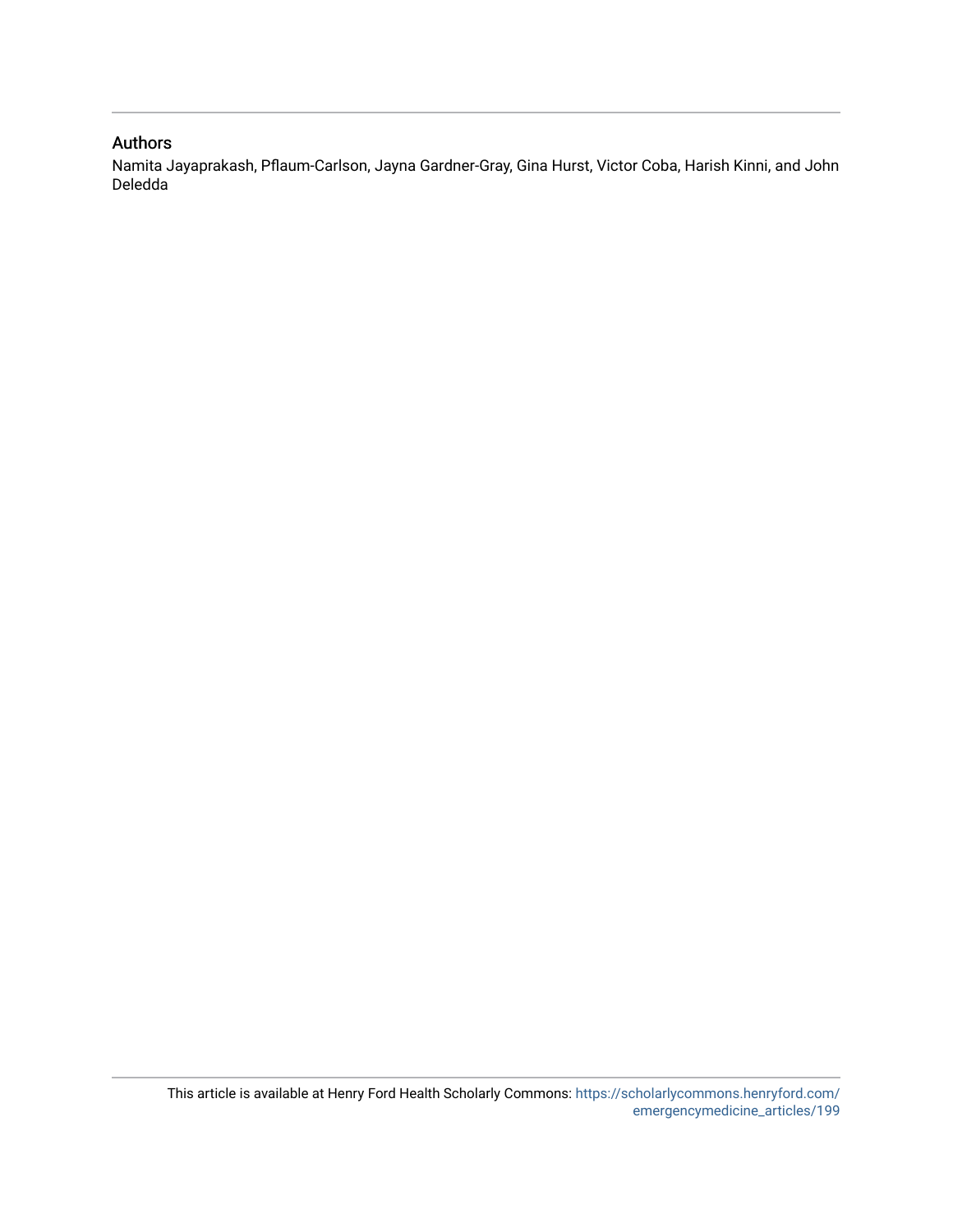# THE PRACTICE OF EMERGENCY MEDICINE/CONCEPTS

# Critical Care Delivery Solutions in the Emergency Department: Evolving Models in Caring for ICU Boarders

Namita Jayaprakash, MB BcH BAO, MRCEM\*; Pflaum-Carlson, MD; Jayna Gardner-Gray, MD; Gina Hurst, MD; Victor Coba, MD; Harish Kinni, MD; John Deledda, MD

\*Corresponding Author. E-mail: [njayapr1@hfhs.org,](mailto:njayapr1@hfhs.org) Twitter: [@kerala1220](https://twitter.com/kerala1220).

The National Academy of Medicine has identified emergency department (ED) crowding as a health care delivery problem. Because the ED is a portal of entry to the hospital, 25% of all ED encounters are related to critical illness. Crowding at both an ED and hospital level can thus lead to boarding of a number of critically ill patients in the ED. EDs are required to not only deliver immediate resuscitative and stabilizing care to critically ill patients on presentation but also provide longitudinal care while boarding for the ICU. Crowding and boarding are multifactorial and complex issues, for which different models for delivery of critical care in the ED have been described. Herein, we provide a narrative review of different models of delivery of critical care reported in the literature and highlight aspects for consideration for successful local implementation. [Ann Emerg Med. 2020; =: 1-8.]

0196-0644/\$-see front matter Copyright © 2020 by the American College of Emergency Physicians. <https://doi.org/10.1016/j.annemergmed.2020.05.007>

### INTRODUCTION

Peter Safar, a founding father of critical care medicine (CCM) in the United States, described critical care as a continuum from the out-of-hospital setting to the ICU. The ED, as a portal for entry to the hospital, serves as an anchor within this continuum. The number of patients presenting to the ED in the United States continues to increase, with approximately 1.5 million of these visits resulting in admission to critical care units.<sup>[1,](#page-8-0)[2](#page-8-1)</sup> This magnitude of patient volume has overwhelmed the capacity of many EDs, leading to crowding and prolonged boarding of patients awaiting ICU admission. Crowding and related ICU boarding are associated with a longer duration of intubation, increased risk of mortality, and increased length of stay.<sup>[3-7](#page-8-2)</sup> An ED length of stay of greater than 6 hours is estimated to be associated with a 10% increase in hospital mortality.<sup>8</sup> ED crowding is thus recognized by the National Academy of Medicine as a health care delivery problem.<sup>9</sup> This narrative review aims to provide a brief discussion regarding approaches to potential solutions for delivery of critical care for ICU boarders in the ED.

# CROWDING AND BOARDING OF CRITICALLY ILL PATIENTS IN THE ED

Causes of crowding in EDs are complex and multifactorial, but often attributed to increasing presentation volumes as well as a lack of available ICU beds.<sup>10-12</sup> A primary determinant is ineffective throughput, reflective of a limited supply of beds, inadequate staffing for the available beds, or ineffective use of beds. Mullins et al reported that between 2002 to 2003 and 2008 to 2009, ICU admissions from EDs increased by 48.8%.<sup>10</sup> Between 2000 and 2010, the number of US hospitals with available CCM or ICU beds decreased by 17%, whereas the US population increased by 9.6%.<sup>13</sup> Wallace et al<sup>[14](#page-9-0)</sup> reported that according to Centers for Medicare & Medicaid Services, growth in the number of ICU beds from 2000 to 2009 was primarily in regions with larger populations and fewer ICU beds per 100,000 capita, who tend to have higher ICU occupancy rates.

The design of an ED is classically focused on providing rapid triage, resuscitation, stabilization, and initiation of treatment before determination of a disposition. ICU boarders force a shift requiring the delivery of longitudinal critical care in the postresuscitation phases of critical illness while patients await admission.<sup>[15](#page-9-1)[,16](#page-9-2)</sup> This may include ongoing hemodynamic monitoring, initiation of prophylaxis medications, and titration of ventilation. Depending on the duration of boarding, follow-up interventions may be required, including initiation and reconciliation of outpatient medications and redosing of scheduled medications, including antibiotics. Simultaneously, the emergency physician is required to reevaluate these patients while task switching to evaluate

Volume -, no. - : - 2020 Annals of Emergency Medicine 1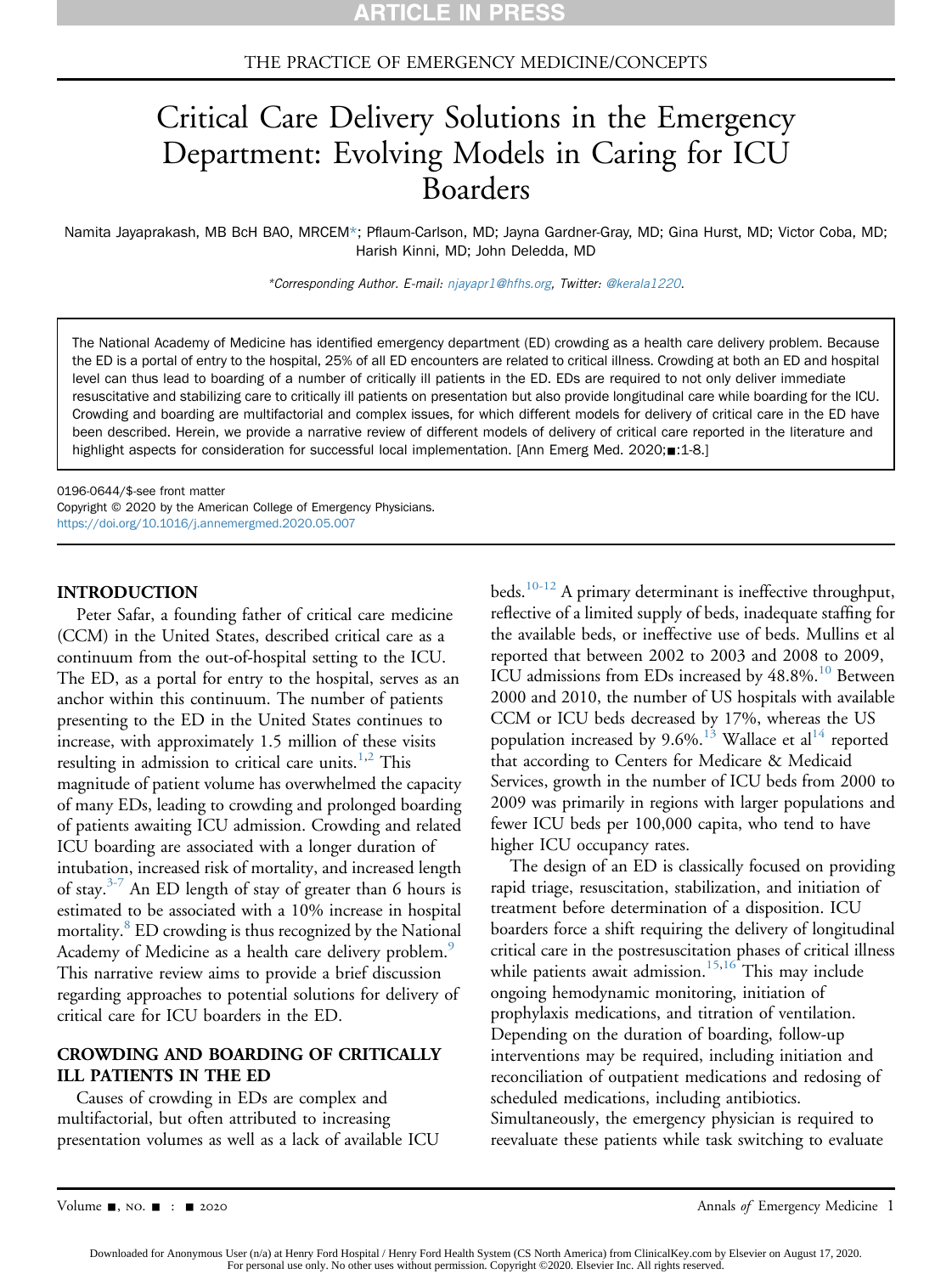new arrivals ([Figure](#page-3-0)). This contributes to cognitive burden and strain on emergency physicians.

# POTENTIAL SOLUTIONS FOR DELIVERING CRITICAL CARE FOR ICU BOARDERS

The subspecialty of emergency medicine and CCM continues to expand. Initially, this comprised a group of emergency physicians interested in pursuing training in the field of CCM, despite a lack of formalized board-certification pathways. Today, in its current state, there are 288 diplomates certified in the subspecialty of critical care through American Board of Emergency Medicine–cosponsored certification pathways.<sup>17</sup> The effect is increased availability of physicians with an expertise in both the resuscitation of critically ill patients and delivery of longitudinal critical care.

The growth of the subspecialty provides an opportunity to consider focused and diverse solutions to the challenges posed by crowding and ICU boarding. Various models for delivery of critical care in the ED have been proposed and described in the literature. Largely, these can be organized into geography-themed and personnel-focused models.

The [Table](#page-4-0) provides an overview of current models of delivery of critical care in the ED, highlights important considerations for implementation for each, and gives examples of institutions that have adopted each model.<sup>[18-21](#page-9-4)</sup>

# GEOGRAPHY-THEMED MODELS OF DELIVERY OF CRITICAL CARE

# Expediting Admission to the ICU

<span id="page-3-0"></span>An idealistic approach to crowding and prolonged ICU boarding would be to expedite the admission process such

that ICU beds are ready and available for patients being admitted from the ED. Initiatives in the United Kingdom to admit patients to the hospital within 4 hours of ED presentation may have improved sepsis care, as observed in the Protocolised Management in Sepsis (PROMISE) and Australasian Resuscitation in Sepsis Evaluation (ARISE) trials[.22,](#page-9-5)[23](#page-9-6) Early ICU admission not only improves the processes of care but also contributes to diminishing mortality in high-risk patients.<sup>[8](#page-8-3)[,24-26](#page-9-7)</sup> Grieve et al,<sup>[25](#page-9-8)</sup> using a person-centered instrumental variable approach, found that the benefits of ICU care may increase among patients at high levels of baseline physiologic severity across different age groups, especially among elderly patients. These types of results can be applied to lobby for enhanced resources to increase the number of available ICU beds.

The United States and the United Kingdom have established that early ICU admission not only improves the processes of care but also contributes to diminishing mortality in high-risk patients.<sup>[8,](#page-8-3)[24-27](#page-9-7)</sup> However, expediting admissions to the ICU is complex, resource intensive, and heavily dependent on capacity. With increasing ED crowding, this model would require either expansion of the number of ICU beds or an increase in the availability of existing ICU beds. To achieve this goal, health care systems often need to lean on increased financial, space, and personnel burdens to create more beds or focus on processes to reduce waste and enhance ICU throughput for existing beds. Thus, this is not a quick or easily adoptable solution to the increasing demands and strains of ED crowding and boarding. Furthermore, ICU capacity is beyond the control of ED leadership.



Figure. An overview of the process for the critically ill patient from ED arrival to ICU admission.

2 Annals of Emergency Medicine Contract Contract Contract Contract Contract Contract Contract Contract Contract Contract Contract Oriental Application Contract Contract Contract Contract Contract Contract Contract Contract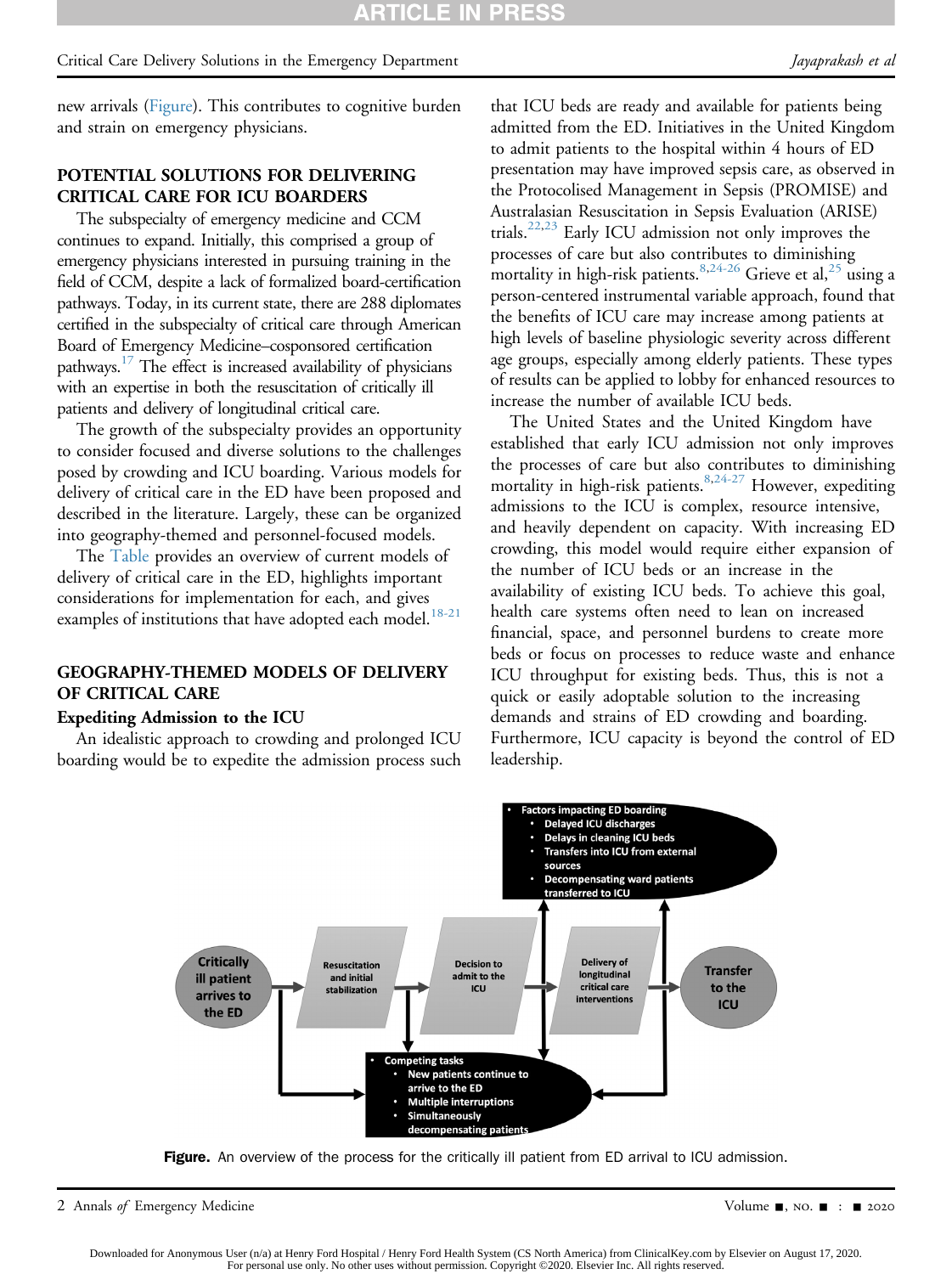# **ARTICLE IN PRESS**

### Table. An overview of models of delivery of critical care and considerations for implementation.

|                                                                                            | <b>Geography-Based</b><br><b>Models</b>                                                                                                               |                                                                                                                                                                                                                                                                                                                                                                            |                                                                                                                                                                                                                                                                                                                                            | <b>Personnel-Focused</b><br><b>Models</b>                                                                                                                                                                                                                                                                                   |                                                                                                                                                                                                                                                                                                            |
|--------------------------------------------------------------------------------------------|-------------------------------------------------------------------------------------------------------------------------------------------------------|----------------------------------------------------------------------------------------------------------------------------------------------------------------------------------------------------------------------------------------------------------------------------------------------------------------------------------------------------------------------------|--------------------------------------------------------------------------------------------------------------------------------------------------------------------------------------------------------------------------------------------------------------------------------------------------------------------------------------------|-----------------------------------------------------------------------------------------------------------------------------------------------------------------------------------------------------------------------------------------------------------------------------------------------------------------------------|------------------------------------------------------------------------------------------------------------------------------------------------------------------------------------------------------------------------------------------------------------------------------------------------------------|
| <b>Model</b>                                                                               | <b>Expediting</b><br><b>Admission</b><br>to ICU                                                                                                       | <b>Hybrid</b><br><b>ED-ICU</b>                                                                                                                                                                                                                                                                                                                                             | ED-ICU or<br><b>RCU</b>                                                                                                                                                                                                                                                                                                                    | <b>ICU-Based Critical</b><br><b>Care Consultation</b><br>Model                                                                                                                                                                                                                                                              | <b>ED-Based Critical</b><br><b>Care Consultation</b><br><b>Model</b>                                                                                                                                                                                                                                       |
| Considerations for<br>implementation                                                       | Space: ICU-based<br>service<br>Beds: limited by<br>availability of ICU<br>beds<br>Throughput effect:<br>process map of<br>current<br>and future state | Space: designated<br>area within or<br>adjacent to ED.<br>Beds: reallocation of<br>existing beds as<br>hybrid ED-ICU beds<br>or creation of<br>newly assigned<br>beds.<br>Throughput impact:<br>identification of ED<br>throughput<br>bottlenecks. Hybrid<br>unit manages<br>patients from<br>triage, utility for<br>problem of<br>increased ED<br>presentation<br>volume. | Space: independent<br>physical space<br>adjacent to or<br>within ED<br>Beds: new beds with<br>increased nurse-to-<br>patient ratios<br>Throughput effect:<br>dependent on goal<br>of unit (ie, increase<br>transfers from<br>outside hospitals,<br>accommodate<br>decompensating<br>inpatients, admit<br>directly from ED)                 | Space: no additional<br>space required<br>Beds: ICU clinicians<br>go to patients, no<br>additional beds<br>Throughput effect:<br>help take burden<br>off inpatient ICU<br>teams; improve<br>delivery of<br>longitudinal critical<br>care needs;<br>assume care of<br>ICU boarder in the<br>ED; enhance value-<br>based care | Space: no additional<br>space required<br>Beds: clinicians<br>based in ED go to<br>ICU boarders, no<br>additional beds<br>Throughput effect:<br>improve delivery of<br>longitudinal critical<br>care needs;<br>burden off ED<br>teams; act as<br>bridge between ED<br>and ICU; enhance<br>value-based care |
| Identify all stakeholders: level of hospital, department, revenue cycle, system leadership |                                                                                                                                                       |                                                                                                                                                                                                                                                                                                                                                                            |                                                                                                                                                                                                                                                                                                                                            |                                                                                                                                                                                                                                                                                                                             |                                                                                                                                                                                                                                                                                                            |
| Resources                                                                                  | Extra ICU nurses or<br>clinicians if ICU<br>at capacity                                                                                               | Shared resources<br>with ED for<br>clinicians, nursing<br>staff, respiratory<br>therapist, unit<br>clerks, other<br>ancillary staff                                                                                                                                                                                                                                        | Clinicians: physicians<br>(emergency and<br>CCM, emergency<br>medicine with<br>specific training in<br>CCM), advanced<br>practice clinicians,<br>trainees<br>(residents, fellows)<br>Nursing: increased<br>nurse-to-patient<br>ratio<br>Ancillary staff:<br>designated<br>respiratory<br>therapists, clerks,<br>ED technicians for<br>unit | Clinicians: ICU<br>physicians,<br>advanced practice<br>clinicians, critical<br>care fellows                                                                                                                                                                                                                                 | Clinicians:<br>emergency and<br>CCM physicians,<br><b>ICU</b> physicians<br>based in the ED,<br>emergency<br>physicians with<br>expertise in critical<br>care (additional<br>focused training,<br>eg, FCCS course);<br>advanced practice<br>clinician; critical<br>care fellows;<br>residents              |
| Examples of<br>institutions<br>that have used<br>model                                     | Ideal state most<br>health care<br>systems strive for<br>is<br>NHS, UK: person-<br>centered<br>instrumental<br>variable approach                      | Henry Ford Hospital<br>category 1 area of<br>ED, Detroit, MI<br>Stony Brook<br><b>University Medical</b><br>Center, Stony<br>Brook, NY                                                                                                                                                                                                                                     | University of<br>Michigan EC3, Ann<br>Arbor, MI<br>University of<br>Maryland Medical<br>Center CCRU,<br>Baltimore, MA<br>University of<br>Pennsylvania,<br>Philadelphia, PA                                                                                                                                                                | Einstein/Montefiore<br>Division of Critical<br>Care Medicine<br>"ICU without<br>walls," Bronx, NY                                                                                                                                                                                                                           | Henry Ford Hospital<br>early intervention<br>team, Detroit, MI<br><b>Stanford University</b><br>School of<br>Medicine, Palo<br>Alto, CA                                                                                                                                                                    |

<span id="page-4-0"></span>RCU, Resuscitation care unit; FCCS, fundamental critical care support; EC3, Emergency Critical Care Center; CCRU, Critical Care Resuscitation Unit; NHS, National Health Service.

Volume -, no. - : - 2020 Annals of Emergency Medicine 3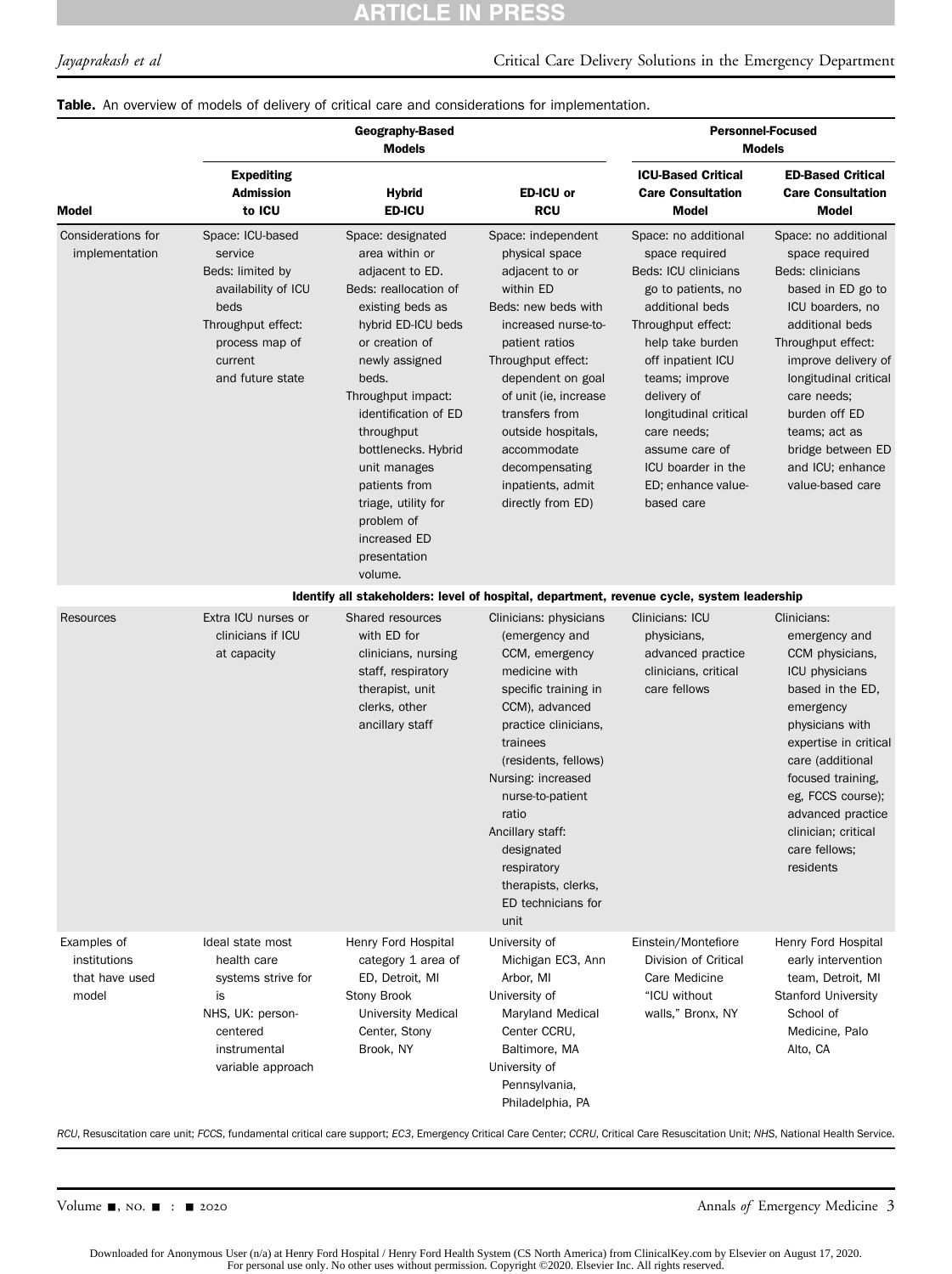# The Hybrid Model

The hybrid model includes a focused high-acuity area within the traditional ED layout to provide timely aggressive care to patients presenting with critical illness.<sup>[18](#page-9-4)[,21](#page-9-9)</sup> This model is in some ways a precursor to the newer ED-ICU models. The hybrid model functions within the infrastructure of the ED and has the ability to more rapidly adapt to the needs of the ED during crowding. In this model, patients are triaged to the highacuity area through traditional ED triage processes, which may include Emergency Severity Index levels of 1 or 2. However, the hybrid unit is also designed to meet the needs of the ICU boarder and deliver continued focused longitudinal critical care with flexibility.

After a cost analysis of the Early Goal-Directed Therapy in the Treatment of Severe Sepsis and Septic Shock study for severe sepsis and septic shock, which revealed a costs savings of \$11.5 million per year and reduction in hospital days of 3,800 per year, Henry Ford Hospital upgraded an area of the ED to provide a dedicated space for monitoring and treating critically ill patients. The nursing and clinician ratios were also supported with a focus of delivering timely aggressive care in this new category 1 area.<sup>[19](#page-9-10)</sup> The Henry Ford Hospital hybrid category 1 unit includes 2 resuscitation bays and 16 ICU-capable ED beds with the capacity to accept patients recognized early in the ED triage process as needing a high level of monitoring and focused critical care. The category 1 area is additionally designed to have the flexibility to serve some of the longitudinal care needs for ICU boarders. This hybrid area is staffed by a senior emergency attending physician, a senior emergency medicine or emergency medicine/internal medicine resident (postgraduate year 3 or above), and a junior resident (postgraduate year 2). In addition to physicians and nurses, there is a respiratory therapist and ED pharmacist who provide care for these high-acuity patients.

Stony Brook University Medical Center's Resuscitation and Acute Critical Care space is a 22-bed hybrid ED-ICU with an area that includes 2 resuscitation bays, 3 critical care rooms, and 16 beds. Acting as an extension of the ED, the space's high-acuity area is designed to accept patients who have met ED triage criteria but may require more intensive care or monitoring. $21$ 

# ED-ICU Site-Based Model

The ED-ICU site, in contrast, is a separate space within the traditional ED layout or adjacent to it, functioning more as a typical ICU. It is staffed by a team of physicians and nurses specializing in CCM. In the United States, ED-ICUs or resuscitation care units can be found in centers

such as University of Maryland Medical Center, Stonybrook University Medical Center, University of Michigan, and University of Pennsylvania.<sup>[21](#page-9-9)</sup> ED-ICUs or resuscitation care units are designed to best serve local institutional needs. They can range from having an inpatient ICU status that allows facilitation of an increased number of out-of-hospital ICU transfers, functioning as an admitting service for ICU boarders, or being a unit consulting on and gradually assuming the critical care responsibilities for ICU boarders.<sup>[21](#page-9-9)</sup> The ED-ICU space has the potential to benefit short-stay ICU admissions, which can be up to 38% of all critical care admissions. $^{28}$ 

In France, Amiens University Medical Center created a 6-room ED-ICU unit within a 19-room ED. It operates continuously with a dedicated care team composed of emergency physicians, nurses, and nursing assistants. The creation of this unit allowed the introduction of protocols for suspected strokes within the window of eligibility for intravenous thrombolysis. Patients were either directly brought to the ED-ICU by paramedics or referred from ED triage by the triage nurse. After the implementation of the stroke protocol for the ED-ICU, the rate of thrombolysis in suspected strokes improved from 5.8% before the creation of the ED-ICU to 9.3% afterward  $(P=.02)$ .<sup>29</sup>

The implementation of the Emergency Critical Care Center at the University of Michigan has been associated with a reduction in the risk-adjusted 30-day mortality among all ED patients, with a number needed to treat of 333 patient encounters. $30$  An associated decrease in the risk-adjusted rate of ED to ICU admissions allowed use of the ICU beds for decompensating general floor or ward patients or transfers from outside institutions.<sup>[30,](#page-9-13)[31](#page-9-14)</sup> The risk-adjusted rate of ED to ICU admissions decreased from 3.2% in the pre–Emergency Critical Care Center cohort to 2.7% in the postcenter cohort (adjusted OR 0.80; 95% CI  $0.76$  to  $0.83$ ).<sup>[30](#page-9-13)</sup> At the University of Maryland Medical Center, Scalea et al<sup>[32](#page-9-15)</sup> reported a 64.5% increase in all critical care transfers, with a reduction in lost admissions, after the opening of the Critical Care Resuscitation Unit.

# PERSONNEL-FOCUSED MODELS OF DELIVERY OF CRITICAL CARE

# ICU-Based Critical Care Consultation Model

Many strategies have been tested for the provision of intensivist-directed care for critically ill patients boarding for the ICU.<sup>[18-20](#page-9-4)</sup> In the ICU-based model, an inpatient critical care consultation team takes over the responsibility of care of a patient identified as critically ill, regardless of the location within the hospital. This includes ICU boarders in the ED. This model requires critical care

<sup>4</sup> Annals of Emergency Medicine Contract Contract Contract Contract Contract Contract Contract Contract Contract Contract Oriental Annual System of the Contract Oriental Annual System of the 2020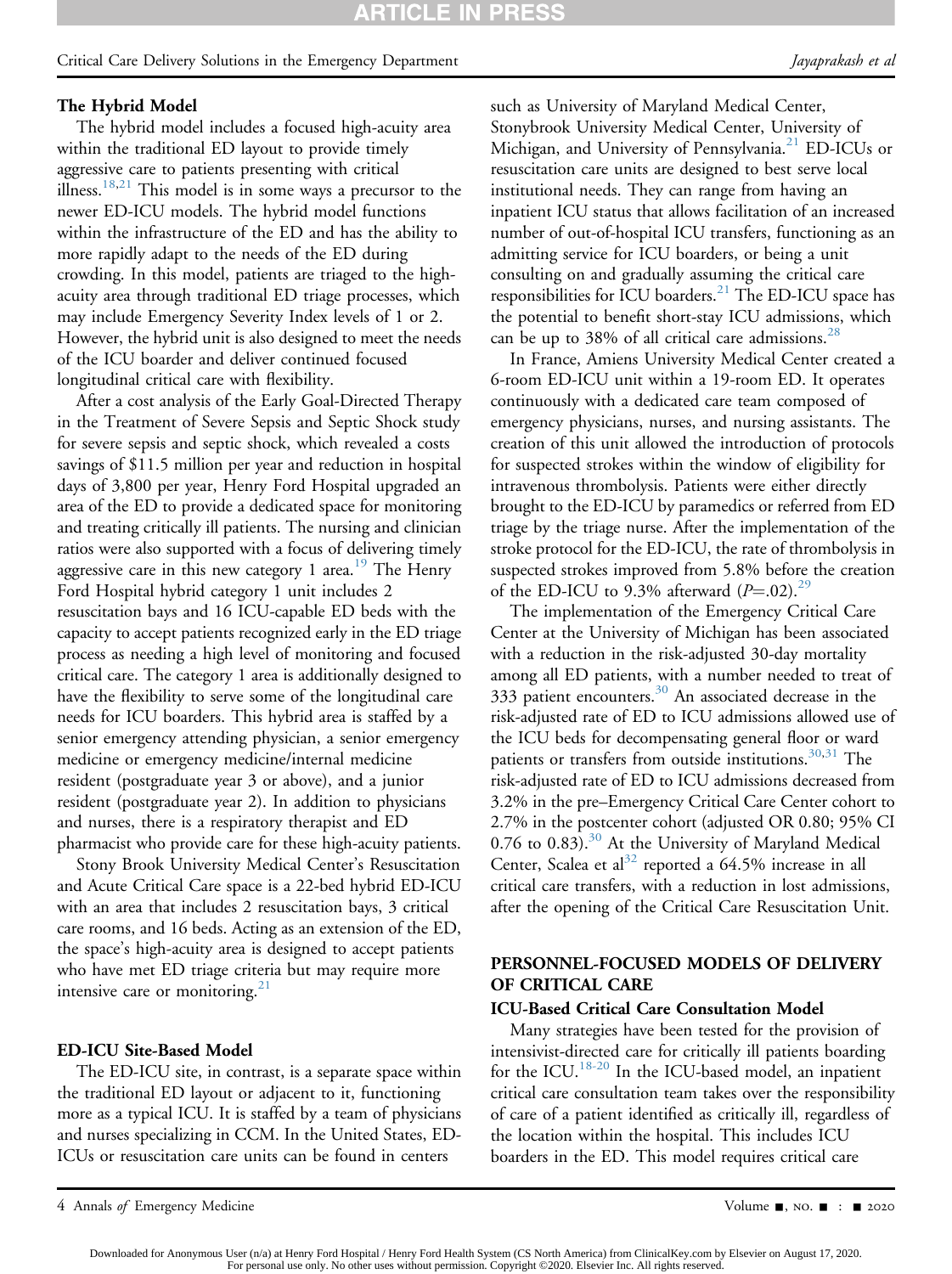# **ARTICLE IN PRESS**

consultation teams to often provide remote care across multiple areas.<sup>[20](#page-9-16)</sup> This model can alleviate the emergency physician's cognitive burden of providing longitudinal care to ICU boarders and improves the ability to deliver ICU level of care for the ICU boarder in the ED. It has drawbacks, with a lack of prompt availability of the consulting team, along with less oversight and coordinated care. Engoren<sup>[33](#page-9-17)</sup> identified that a delay in intensivist evaluation after ICU admission was associated with a 1.6% increase in hospital mortality for each hour of delay. Thus, delays related to remote care may have the potential to contribute to adverse outcomes, although this has not been evaluated in a model in which ICU-based critical care consultation takes place in the ED.

# ED-Based Critical Care Consultation Model

Alternatively, an ED-based model is one in which a dedicated team of physicians within the ED has sitedefined responsibilities for the care of the critically ill patient or ICU boarder. Henry Ford Hospital in Detroit, MI, was an early adopter of the ED-based critical care consultation model. In the early 2000s, after the physical space of the ED was upgraded to accommodate the hybrid category 1 high-acuity area, a dedicated consultation team titled the early intervention team was able to assist in delivering focused critical care and optimize early interventions.<sup>[19](#page-9-10)</sup> This adoption accommodated interventions such as early initiation of extracorporeal membrane oxygenation for patients in cardiac arrest.<sup>[34](#page-9-18)</sup>

The original early intervention team physicians were primarily a mix of emergency physicians with specialized training in CCM or a focused interest in CCM, able to prioritize delivering focused early critical care and leave their colleagues to focus on departmental throughput. The growth of the subspecialty of emergency medicine and CCM has increased the number of board-certified emergency medicine and CCM specialists in the United States. Henry Ford Hospital has benefited from this growth because 7 board-certified emergency medicine and CCM specialists are part of the medical group, with anticipated growth in the near future. In light of increasing challenges of crowding and boarding of critically ill patients, despite availability of the category 1 hybrid unit, the availability of more emergency and CCM physicians allowed the modern early intervention team to form as a combination of ICUand ED-based consultation models. It includes emergency and CCM physicians who can provide a critical care intensivist consultation service centered in the ED. The service is available Monday through Friday, 2 PM to 10 PM, focuses on the delivery of optimal critical care for patients

# Jayaprakash et al Critical Care Delivery Solutions in the Emergency Department

who are boarding for the ICU, and includes optimizing longitudinal ICU care. This emerging model of using emergency medicine and CCM board-certified physicians who are able to base themselves in the ED and provide intensivist coverage can also be found at other centers such as Stanford University.[35](#page-9-19)

One of the advantages of the ED-based critical care consultation model over the geography-themed ED-ICU model is related to capital savings in terms of the building or development of a physical space. This hybrid consultation model is of appeal to hospital settings that have restricted real estate expansion opportunities or limited flexibility related to finances. Furthermore, emergency and CCM physicians who work in both the ED and ICU settings strengthen relationships between the 2 departments and affirm the continuum of delivery of critical care that Peter Safar once described. They bring with them a familiarity with ED work flow and ED-based diagnostics, bedside camaraderie, and familiarity with ED-based coding and billing practices, which allows them to easily transition between settings. An ED-based consultation model reduces the burden of an inpatient consultation team to also cover the domain of the ED, potentially reducing the time to consultation.

The ED-based hybrid critical care consultation model, much like the geography-themed hybrid model, places the financial burden with the ED. The costs, however, of supporting the emergency and CCM physician team can be offset by the delivery of complex care in the ED through enhancement of critical care billing opportunities and increased relative value units. Further opportunity exists in adding value by ensuring timely recognition of sepsis, severe sepsis, and septic shock while enhancing 6 hour sepsis bundle compliance; optimizing ventilator adjustments with addition of needed prophylaxis; and decreasing the morbidity related to ICU boarders.

# CONSIDERATIONS FOR IMPLEMENTATION OF MODELS OF DELIVERY OF CRITICAL CARE IN THE ED

# Hospital and ED-Based Needs Assessment

A local needs assessment must guide selection of the optimal model of delivery of critical care in the ED. Primarily, this needs assessment should focus on some key elements:

a. Identifying stakeholders

Regardless of the type of model of delivery of critical care, identifying the key departmental and hospital stakeholders is important for introduction,

Volume  $\blacksquare$ , NO.  $\blacksquare$  :  $\blacksquare$  2020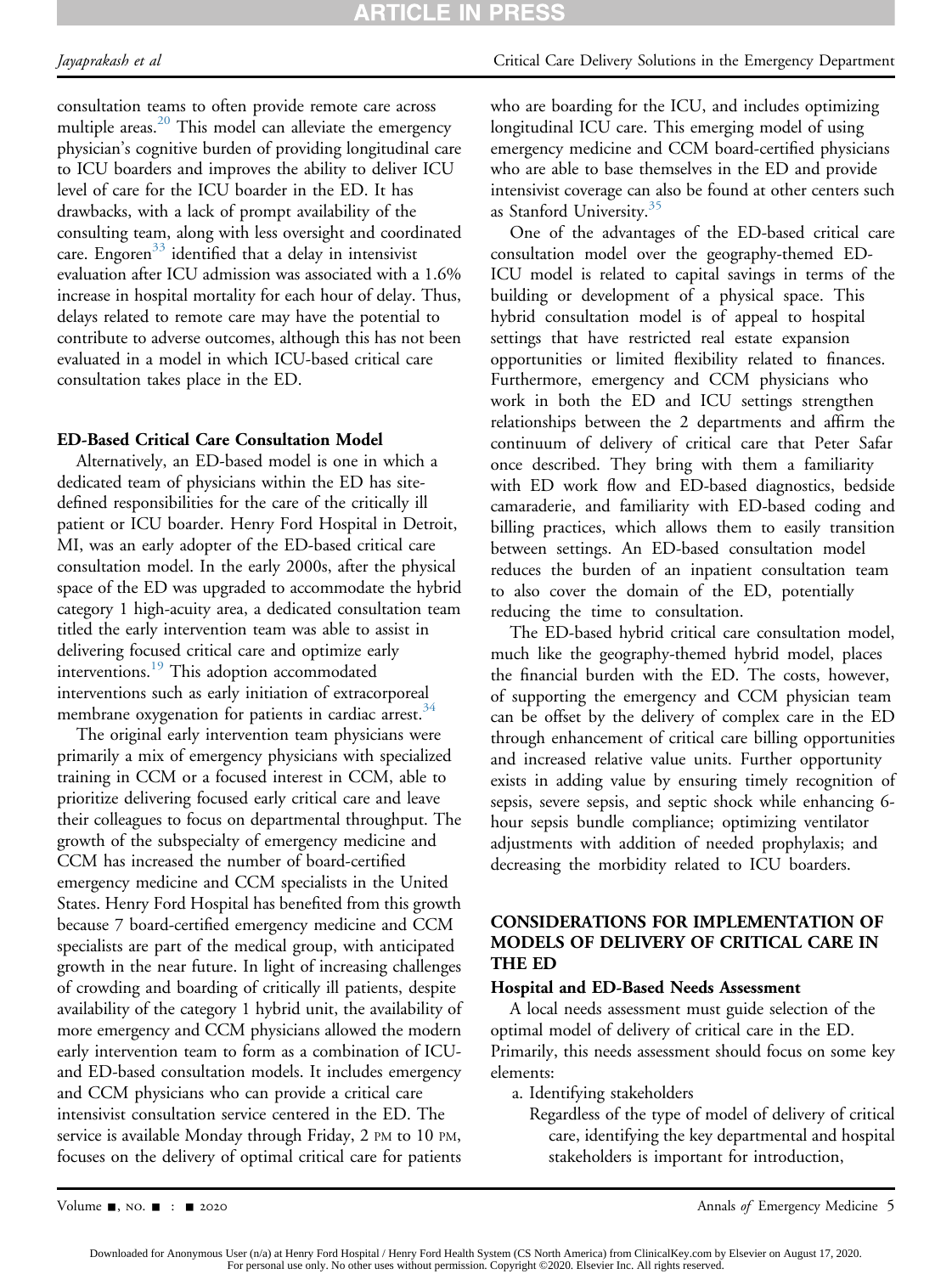maintenance, and evolution of the program or unit.

- b. Evaluating ED throughput for the critically ill When the most appropriate model is selected, it is important to understand where the holdup occurs for patients who are admitted to the ICU from the ED. Various local needs will influence the type of hybrid model or ED-ICU/resuscitation care unit that is the best fit. For example, a need for increased capacity lends itself more to a geographythemed model, whereas a need to provide early critical care expertise in the ED favors a consultation model. It is also important to consider and identify which types of patients will be admitted to the unit: ED admissions and interor intrahospital transfer patients needing ICU level of care. There may be opportunities to combine models as local needs evolve.
- c. Determining bed capacity
	- Understanding current ICU bed use practices may help optimize the expedited admission to ICU model. However, in light of challenges of continued crowding, this may be temporary but potentially cost-effective. An ED-ICU or resuscitation care unit can function to expand the ICU capacity of the hospital. The impetus for the creation of the University of Maryland's Critical Care Resuscitation Unit in 2013 was to facilitate inter- and intrahospital transfers. Similarly, the University of Pennsylvania's Resuscitation and Critical Care Unit opened in 2017 to accommodate their local need. $21$  A hybrid ED-ICU may better satisfy the holdups related to crowding and increased ED patient volumes.
- d. Determining availability of resources
- Aside from capital investment, additional physicians or advanced practice clinicians, nurses, and ancillary clinicians such as respiratory therapists and unit clerks are necessary resources for a successful ED-ICU or hybrid unit. Hybrid units have the advantage of sharing existing infrastructure and resources in terms of ancillary personnel such as respiratory therapists or unit clerks. Centers with postgraduate training programs and residency or fellowship curricula need to adapt to incorporate rotational experiences through the new ED-ICU or hybrid unit.
	- Variation exists among hospital systems regarding primary management of ICU boarders. ED clinicians who continue to primarily manage patients after ICU disposition may experience

greater value in assistance from a consultation team for longitudinal cares.

# INVESTMENT AND PLANNING

The up-front financial capital investment of a geography-themed model should be factored into planning and may be a rate-limiting step in many health care systems. The personnel-focused models overcome this investment by using existing infrastructure and focusing on allocation of clinician time in the planning and implementation phases. Costs can be limited to the fulltime equivalent of the clinicians. Charge capture may range from evaluation and management charges related to ICUbased intensivist services to critical care billing. Revenue generation for an ED-based consultation service includes opportunities to enhance critical care billing in addition to the value of critical care expertise in delivering complex care in the ED. Ultimately, the incorporation of models of delivery of critical care in the ED may have its greatest influence in terms of relative value units.

The development of all the models requires investments of time and resources, along with the financial commitment. Training for nurses and clinicians and maintenance of certification programs are investments for their success. Familiarity with the process of development of protocols and guidelines for transitions of care outside the ICU is integral. These short-term investments are potentially offset by enhancement of value-based care.

### **WORKFORCE**

As emergency medicine and CCM grows as a subspecialty, there will be an increasing number of boardcertified specialists. However, with only 288 specialists at the writing of this article, the prospect for universal coverage across the United States with emergency and CCM physicians for these various models remains limited. Systems should consider processes for certification, credentialing, and maintenance of expertise. For example, the University of Michigan Emergency Critical Care Center requires that all non–emergency medicine and CCM board-certified specialists, including physician assistants, undertake a 2-day fundamental critical care support course every 2 years and participate in ongoing critical care continuing medical education lectures, chart reviews, and division meetings. $21$ 

# LOOKING TOWARD THE FUTURE

The evolution of the models of delivery of critical care in the ED provides opportunities for emergency medicine and CCM board-certified specialists in terms of jobs,

6 Annals of Emergency Medicine Contract Contract Contract Contract Contract Contract Contract Contract Contract Contract Contract Oriental Application of the 2020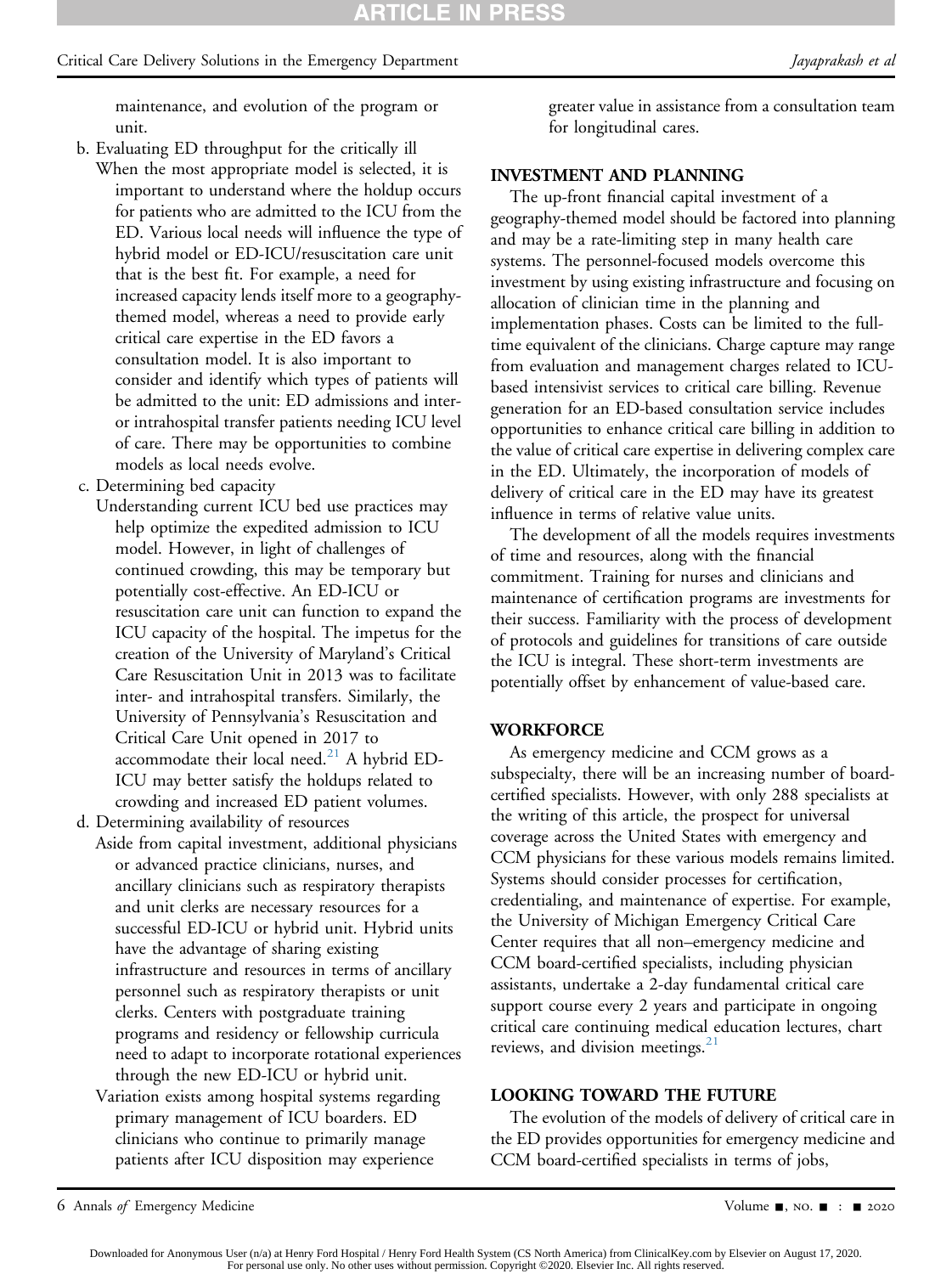# **ARTICLE IN PRESS**

leadership, and opportunities to enhance patient safety initiatives and patient-centered outcomes. The literature and evidence for each of these models are currently limited. As more centers incorporate focused critical care delivery models in their EDs, it is imperative to evaluate the effect these models have on value-based and patient-centered care. Some publications have begun to highlight the effect of some of these models on patient-centered outcomes.[8,](#page-8-3)[25](#page-9-8)[,30,](#page-9-13)[36,](#page-9-20)[37](#page-9-21) Although in this review we discuss the existing geography-based and personnel-focused models that have been reported in the literature, we acknowledge a lack of data regarding the national scope and extent of use of various critical care delivery models across the United States. A better understanding is needed regarding the value and financial implications of shifting more consistent delivery of critical care to the ED. Currently, there is a paucity of available information about the financial models for delivery of critical care in the ED. This highlights a knowledge gap and opportunity for emergency medicine and CCM specialists to partner with health care systems to evaluate financial influences and the value added when various models of delivery of critical care are introduced in the ED. As the subspecialty of emergency medicine and CCM continues to expand, it is imperative for us to understand the existing use of delivery of critical care in the ED and gain an understanding of current practice patterns of emergency medicine and CCM specialists. The formation of emergency medicine and CCM task forces helps address these knowledge gaps and may help identify key aspects for developing common metrics, recognizing challenges, and planning.

# **CONCLUSIONS**

Crowding and boarding of critically ill patients in the ED is not a novel issue but one that continues to affect work flow. Various models of delivery of critical care in the ED have been proposed and tested to address the challenges that come with evaluating and resuscitating new patients while providing longitudinal critical care to ICU boarders. As the workforce increases to include more emergency and CCM board-certified physicians, an opportunity exists to change the existing models of care.

Supervising editors: Patrick M. Carter, MD; Megan L. Ranney, MD, MPH. Specific detailed information about possible conflict of interest for individual editors is available at [https://www.](https://www.annemergmed.com/editors) [annemergmed.com/editors](https://www.annemergmed.com/editors).

Author affiliations: From the Department of Emergency Medicine (Jayaprakash, Pflaum-Carlson, Gardner-Gray, Hurst, Coba, Kinni, Deledda), Division of Pulmonary and Critical Care Medicine

## Jayaprakash et al Critical Care Delivery Solutions in the Emergency Department

(Jayaprakash, Pflaum-Carlson, Gardner-Gray, Hurst, Kinni), and Surgical Critical Care (Coba), Henry Ford Hospital, Detroit, MI.

Authorship: All authors attest to meeting the four [ICMJE.org](http://ICMJE.org) authorship criteria: (1) Substantial contributions to the conception or design of the work; or the acquisition, analysis, or interpretation of data for the work; AND (2) Drafting the work or revising it critically for important intellectual content; AND (3) Final approval of the version to be published; AND (4) Agreement to be accountable for all aspects of the work in ensuring that questions related to the accuracy or integrity of any part of the work are appropriately investigated and resolved.

Funding and support: By Annals policy, all authors are required to disclose any and all commercial, financial, and other relationships in any way related to the subject of this article as per ICMJE conflict of interest guidelines (see [www.icmje.org](http://www.icmje.org)). The authors have stated that no such relationships exist.

Publication dates: Received for publication July 28, 2019. Revisions received November 27, 2019, and March 21, 2020. Accepted for publication May 1, 2020.

### <span id="page-8-0"></span>REFERENCES

- 1. Centers for Disease Control and Prevention. Emergency Department Visits. 2017. Available at: [https://www.cdc.gov/nchs/fastats/](https://www.cdc.gov/nchs/fastats/emergency-department.htm) [emergency-department.htm](https://www.cdc.gov/nchs/fastats/emergency-department.htm). Accessed January 29, 2019.
- <span id="page-8-1"></span>2. [Singer AJ, Thode HC Jr, Pines JM. US emergency department visits and](http://refhub.elsevier.com/S0196-0644(20)30349-8/sref2) [hospital discharges among uninsured patients before and after](http://refhub.elsevier.com/S0196-0644(20)30349-8/sref2) [implementation of the Affordable Care Act.](http://refhub.elsevier.com/S0196-0644(20)30349-8/sref2) JAMA Netw Open. 2019;2: [e192662.](http://refhub.elsevier.com/S0196-0644(20)30349-8/sref2)
- <span id="page-8-2"></span>3. [Angotti LB, Richards JB, Fisher DF, et al. Duration of mechanical](http://refhub.elsevier.com/S0196-0644(20)30349-8/sref3) [ventilation in the emergency department.](http://refhub.elsevier.com/S0196-0644(20)30349-8/sref3) West J Emerg Med. [2017;18:972-979.](http://refhub.elsevier.com/S0196-0644(20)30349-8/sref3)
- 4. [Stretch R, Della Penna N, Celi LA, et al. Effect of boarding on mortality](http://refhub.elsevier.com/S0196-0644(20)30349-8/sref4) in ICUs. Crit Care Med[. 2018;46:525-531.](http://refhub.elsevier.com/S0196-0644(20)30349-8/sref4)
- 5. [Zhang Z, Bokhari F, Guo Y, et al. Prolonged length of stay in the](http://refhub.elsevier.com/S0196-0644(20)30349-8/sref5) [emergency department and increased risk of hospital mortality in](http://refhub.elsevier.com/S0196-0644(20)30349-8/sref5) [patients with sepsis requiring ICU admission.](http://refhub.elsevier.com/S0196-0644(20)30349-8/sref5) Emerg Med J. [2018;36:82-87.](http://refhub.elsevier.com/S0196-0644(20)30349-8/sref5)
- 6. [Al-Qahtani S, Alsultan A, Haddad S, et al. The association of duration of](http://refhub.elsevier.com/S0196-0644(20)30349-8/sref6) [boarding in the emergency room and the outcome of patients admitted](http://refhub.elsevier.com/S0196-0644(20)30349-8/sref6) [to the intensive care unit.](http://refhub.elsevier.com/S0196-0644(20)30349-8/sref6) BMC Emerg Med. 2017;17:34.
- 7. [Sun BC, Hsia RY, Weiss RE, et al. Effect of emergency department](http://refhub.elsevier.com/S0196-0644(20)30349-8/sref7) [crowding on outcomes of admitted patients.](http://refhub.elsevier.com/S0196-0644(20)30349-8/sref7) Ann Emerg Med. [2013;61:605-611.](http://refhub.elsevier.com/S0196-0644(20)30349-8/sref7)
- <span id="page-8-3"></span>8. Chalfi[n DB, Trzeciak S, Likourezos A, et al; DELAY-ED Study Group.](http://refhub.elsevier.com/S0196-0644(20)30349-8/sref8) [Impact of delayed transfer of critically ill patients from the emergency](http://refhub.elsevier.com/S0196-0644(20)30349-8/sref8) [department to the intensive care unit.](http://refhub.elsevier.com/S0196-0644(20)30349-8/sref8) Crit Care Med. [2007;35:1477-1483](http://refhub.elsevier.com/S0196-0644(20)30349-8/sref8).
- <span id="page-8-4"></span>9. Institute of Medicine. [Hospital-Based Emergency Care: At the Breaking](http://refhub.elsevier.com/S0196-0644(20)30349-8/sref9) Point[. Washington, DC: National Academies; 2006](http://refhub.elsevier.com/S0196-0644(20)30349-8/sref9).
- <span id="page-8-5"></span>10. [Mullins PM, Goyal M, Pines JM. National growth in intensive care unit](http://refhub.elsevier.com/S0196-0644(20)30349-8/sref10) [admissions from emergency departments in the United States from](http://refhub.elsevier.com/S0196-0644(20)30349-8/sref10) 2002 to 2009. Acad Emerg Med[. 2013;20:479-486.](http://refhub.elsevier.com/S0196-0644(20)30349-8/sref10)
- 11. [Rathlev NK, Chessare J, Olshaker J, et al. Time series analysis of](http://refhub.elsevier.com/S0196-0644(20)30349-8/sref11) [variables associated with daily mean emergency department length of](http://refhub.elsevier.com/S0196-0644(20)30349-8/sref11) stay. Ann Emerg Med[. 2007;49:265-271](http://refhub.elsevier.com/S0196-0644(20)30349-8/sref11).
- 12. [Mathews KS, Durst MS, Vargas-Torres C, et al. Effect of emergency](http://refhub.elsevier.com/S0196-0644(20)30349-8/sref12) [department and ICU occupancy on admission decisions and outcomes](http://refhub.elsevier.com/S0196-0644(20)30349-8/sref12) [for critically ill patients.](http://refhub.elsevier.com/S0196-0644(20)30349-8/sref12) Crit Care Med. 2018;46:720-727.
- <span id="page-8-6"></span>13. [Halpern NA, Goldman DA, Tan KS, et al. Trends in critical care beds](http://refhub.elsevier.com/S0196-0644(20)30349-8/sref13) [and use among population groups and Medicare and Medicaid](http://refhub.elsevier.com/S0196-0644(20)30349-8/sref13)